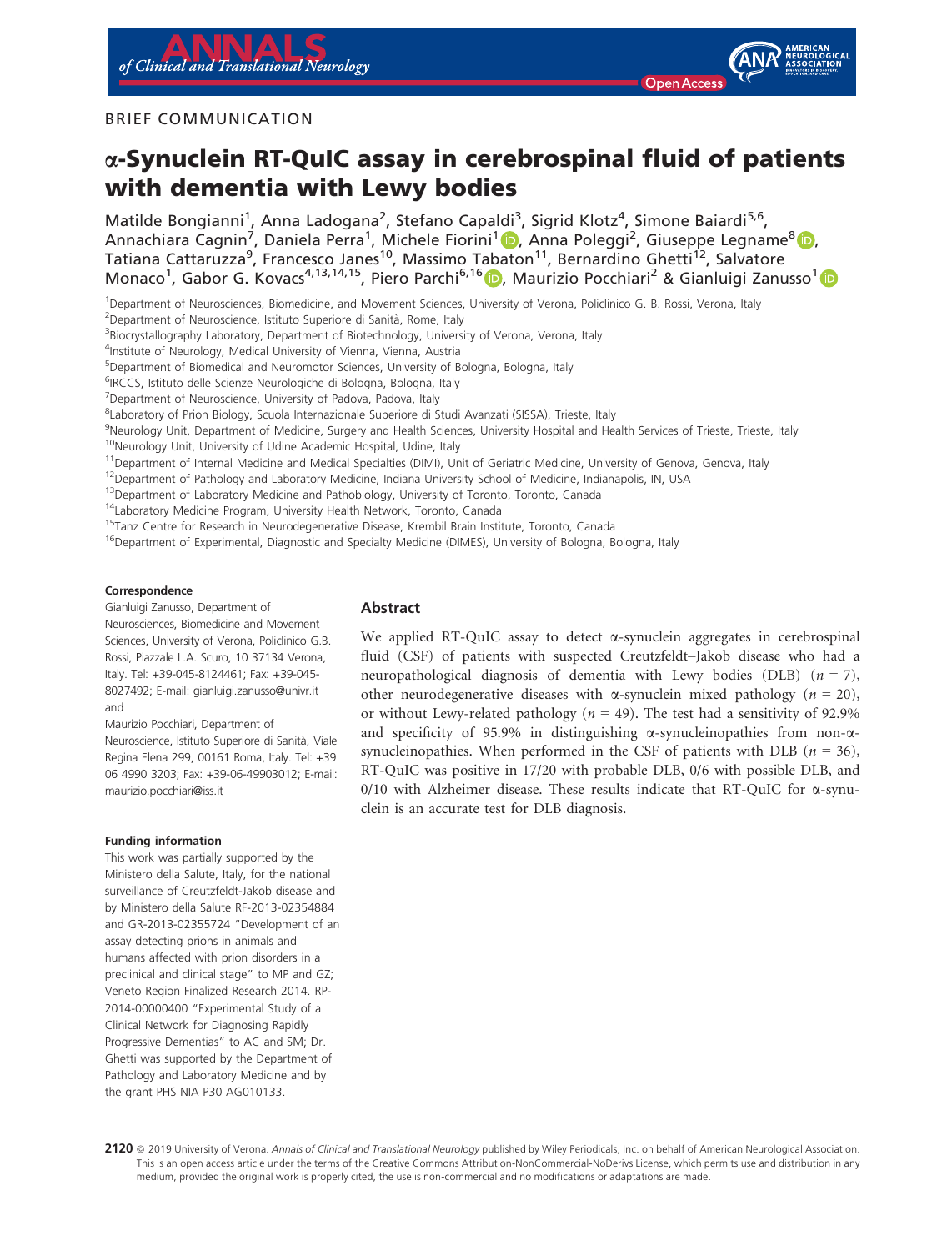Received: 2 August 2019; Accepted: 26 August 2019

Annals of Clinical and Translational Neurology 2019; 6(10): 2120–2126

doi: 10.1002/acn3.50897

## Introduction

Dementia with Lewy bodies (DLB) is a progressive dementia characterized by fluctuating cognitive decline, visual hallucinations, parkinsonism, and REM sleep behavior disorder.<sup>1</sup> Although the diagnosis of DLB is supported by SPECT dopamine transporter imaging, meta-iodobenzylguanidine myocardial scintigraphy, and polysomnography,<sup>1</sup> the diagnostic accuracy of DLB and other  $\alpha$ synucleinopathies, including the early diagnosis of Parkinson disease (PD) is still poor and a significant proportion of patients do not receive a correct diagnosis in life.<sup>2,3</sup>

Moreover, because clinical signs in DLB patients often overlap those observed in Alzheimer disease (AD), Creutzfeldt–Jakob disease (CJD), or other rapidly progressive dementias (RPD), neurologists need to consider alternative diagnoses.4,5 There is a demand for specific and sensitive tests that should be based on the detection of asynuclein  $(\alpha$ -syn) aggregates in tissues, such as cerebrospinal fluid (CSF), commonly tested in the differential diagnosis of dementia. Misfolded forms of a-syn are associated with DLB and other  $\alpha$ -synucleinopathies, that is PD and multisystem atrophy (MSA), similar to the pathological prion protein in CJD and other prion diseases.<sup>6</sup> Although the expectations would be promising, ELISA assays for the detection of  $\alpha$ -syn in the CSF finally resulted poorly specific and sensitive.<sup>7</sup> Recently, the Real-Time Quaking Induced Conversion (RT-QuIC) assay,<sup>8</sup> originally developed for detecting the pathological prion protein in the CSF of patients with CJD, was successfully tailored for the identification of aggregated  $\alpha$ -syn in patients with  $\alpha$ synucleinopathies, particularly PD patients. $9-12$ 

The novelty of this study is that we use RT-QuIC assay for a-syn on CSF samples from patients who were referred as suspect CJD to the Italian CJD surveillance network but with neuropathological diagnosis of DLB or other  $\alpha$ -synucleinopathies with the aim of validating a test for an early diagnosis of DLB in rapidly dementing patients.

## Patients and Methods

#### Brain tissues

Brain tissue samples for the development of the RT-QuIC assay for  $\alpha$ -syn included seven cases of  $\alpha$ -synucleinopathies (DLB, parietal and frontal cortices,  $n = 3$ ; PD, substantia nigra,  $n = 2$ ; MSA, putamen,  $n = 2$ ) and 12 frontal cortex specimens of other neurodegenerative diseases [CJD,  $n = 4$ ; AD,  $n = 2$ ; progressive supranuclear palsy,  $n = 3$ ; corticobasal degeneration,  $n = 1$ ; IgLON5 tauopathy,  $n = 1$ ; frontotemporal lobar degeneration with TDP-43, FTLD-TDP,  $n = 1$ ] obtained from the Dementia Laboratory of the Department of Pathology and Laboratory Medicine, at Indiana University School of Medicine and the Neuropathology laboratory of the University of Verona. For RT-QuIC assay, brain areas were selected based on extent of a-syn pathology observed in the immunostained brain sections.

## Cerebrospinal fluid samples from neuropathologically confirmed and clinical cases

Cerebrospinal fluid samples were obtained from patients with an initial clinical suspect of CJD who finally underwent autopsy for neuropathological examination ( $n = 77$ ). These included cases of pure DLB  $(n = 7)$  and MSA  $(n = 1)$ ; Lewy body dementia (LBD) and AD mixed pathology (LBD/AD,  $n = 15$ ); LBD with tau mixed pathology (LBD/PART  $n = 2$ ) and CJD with incidental  $\alpha$ -syn pathology (CJD/LBD,  $n = 3$ ). Cerebrospinal fluid samples from other non- $\alpha$ -syn neurodegenerative ( $n = 30$ ) or nondegenerative neurological diseases ( $n = 19$ ) were used as controls (Table 1). Cerebrospinal fluid samples from patients with rapidly progressive cognitive decline mimicking CJD but with final clinical diagnosis of probable ( $n = 20$ ) or possible  $(n = 6)$  DLB, and probable AD  $(n = 10)$  were also recruited. Clinical and neuropathological diagnoses were according to established criteria. $1,13-19$  The study was conducted according to the revised Declaration of Helsinki and Good Clinical Practice guidelines. Informed consent was obtained from all subjects.

#### Expression and purification of recombinant human  $\alpha$ -synuclein and prion protein

Recombinant human  $\alpha$ -syn and hamster prion protein were expressed in  $E$ . *coli* and purified as previously reported.<sup>20,21</sup>

#### Alpha-synuclein RT-QuIC analysis in brain and CSF samples

RT-QuIC analyses of brain homogenates and CSF samples were performed as described.<sup>10</sup> One microliter of serially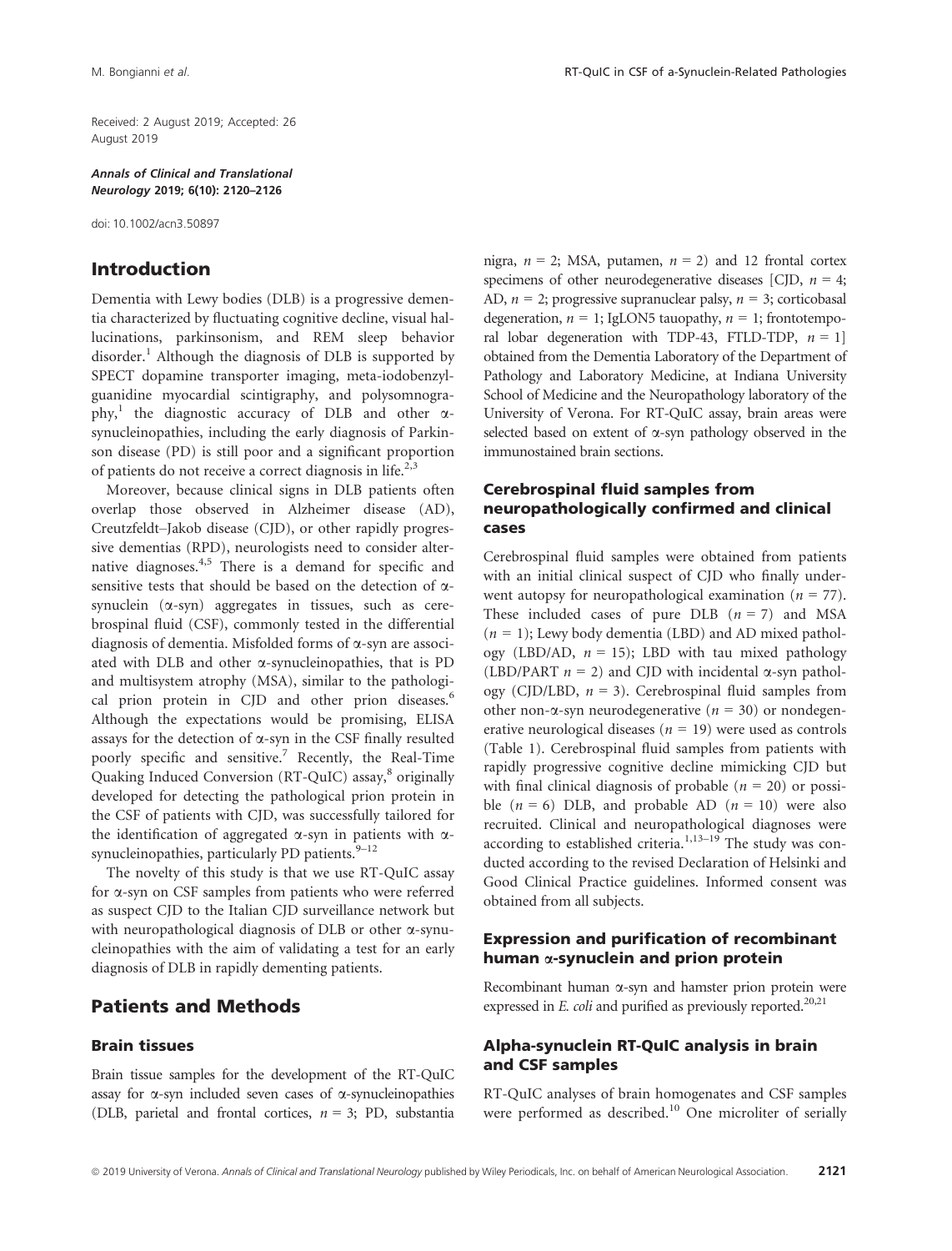Table 1.  $\alpha$ -Synuclein RT-QuIC assay in cerebrospinal fluid of patients with suspected CJD.

| Neuropathologically verified cases ( $n = 77$ )                             |                                                                                           |      |                                   |  |
|-----------------------------------------------------------------------------|-------------------------------------------------------------------------------------------|------|-----------------------------------|--|
| Definite Diagnosis (n)                                                      | Clinical diagnosis of<br>Probable DLB                                                     |      | α-syn RT-QuIC<br>results $+/$     |  |
| Pure a-synucleinopathies (8)                                                |                                                                                           |      |                                   |  |
| DLB (7)                                                                     | 6/7                                                                                       |      | 7/0                               |  |
| $MSA-C(1)$                                                                  | 1/1                                                                                       |      | 1/0                               |  |
| Other neurodegenerative diseases with $\alpha$ -synuclein co-pathology (20) |                                                                                           |      |                                   |  |
| LBD/AD (15)                                                                 | 1/15                                                                                      |      | 14/1                              |  |
| LBD/PART (2)                                                                | 1/2                                                                                       |      | 2/0                               |  |
| CJD/LBD (3)                                                                 | 0/3                                                                                       |      | 2/1                               |  |
| Non-α-synucleinopathies (49)                                                |                                                                                           |      |                                   |  |
| Sporadic CJD (19)                                                           | 0/19                                                                                      |      | 0/19                              |  |
| Other<br>neurodegenerative<br>diseases $(11)^1$                             | 1/11                                                                                      |      | 1/10                              |  |
| Other neurological<br>diseases $(19)^2$                                     | 0/19                                                                                      |      | 1/18                              |  |
| a-Synucleinopathies<br>$vs. non-\alpha-$<br>Synucleinopathies               | Sensitivity (95% CI) = 92.9% (76.5-99.1)<br>Specificity (95% CI) = 95.9% (86.0-99.5)      |      |                                   |  |
| Clinical cases ( $n = 36$ )                                                 |                                                                                           |      |                                   |  |
| Final clinical diagnosis                                                    | n                                                                                         |      | $\alpha$ -syn RT-QuIC results +/- |  |
| Probable DLB                                                                | 20                                                                                        | 17/3 |                                   |  |
| Possible DLB                                                                | 6                                                                                         | 0/6  |                                   |  |
| Probable AD                                                                 | 10                                                                                        | 0/10 |                                   |  |
| Probable DLB vs Possible<br>DLB + Probable AD                               | Sensitivity (95% CI) = 85.0% (62.1<br>-96.8)Specificity (95%<br>$CI$ ) = 100% (79.4-100)  |      |                                   |  |
| Probable DLB + Possible<br>DLB vs. Probable AD                              | Sensitivity (95% CI) = 65.4% (44.3)<br>-82.8)Specificity (95%<br>$CI$ ) = 100% (69.2-100) |      |                                   |  |

RT-QuIC, Real-Time Quaking induced Conversion; DLB, Dementia with Lewy bodies; MSA-C, Multiple system atrophy, cerebellar dysfunction subtype; LBD, Lewy body dementia; AD, Alzheimer disease; PART, primary age-related tauopathy; CJD, Creutzfeldt–Jakob disease; CI, Confidence interval.

<sup>1</sup>AD ( $n = 6$ ); FTLD-TDP 43 ( $n = 1$ ); PSP ( $n = 2$ ); CBD ( $n = 1$ ); PART  $(n = 1)$ .

<sup>2</sup>VD ( $n = 4$ ); encephalitis ( $n = 7$ ); autoimmune encephalitis ( $n = 2$ ); brain tumor  $(n = 2)$ ; pontine myelinolysis  $(n = 1)$ ; Wernicke encephalopathy ( $n = 1$ ); anoxic encephalopathy ( $n = 2$ ).

diluted brain homogenate or 15 µL of CSF were plated and sealed with a plate sealer film (Nalgene Nunc International) and then incubated at 30°C in a BMG FLUOstar Omega plate reader with cycles of 1 min shaking (200 rpm double orbital) and 14 min rest. ThioflavinT (ThT) fluorescence measurements were taken every 45 min. Four replicate reactions were tested for each sample. The test was considered positive when the reaction occurred in two of four wells. A positive response was defined as a relative fluorescence unit (rfu) value of >3 SD above the mean value of all samples between 20 and 30 h. For sensitivity determinations, cutoff time was assessed at 75 h. The final fluorescence value was the mean fluorescence value at 75 h. The lag-phase was the time for a sample to reach 165.000 rfu.

#### Statistical analysis

Statistical comparisons of mean relative ThT fluorescence responses in CSF samples from patients with pure DLB or with other a-synucleinopathies and between groups with  $\alpha$ -syn co-pathologies were performed with the *t*-test. Sensitivity, specificity, and their relative 95% confidence intervals  $(C.I.)$  of the  $\alpha$ -syn RT-QuIC were calculated.

#### Prion RT-QuIC analysis in CSF samples

RT-QuIC assay was performed using the improved conditions (IQ-QuIC) as described.<sup>20</sup>

#### **Results**

#### a-Syn RT-QuIC analysis of brain tissues from a-synucleinopathies

Brain samples from DLB, PD, and MSA cases had positive  $\alpha$ -syn RT-QuIC reactions as early as 20 h in  $10^{-4}$ brain dilutions and within 35 h in increasing brain dilutions up to  $10^{-8}$ .  $\alpha$ -Syn RT-QuIC seeding reactions were<br>still positive at  $10^{-8}$ . DLB brain dilutions while the end still positive at  $10^{-8}$  DLB brain dilutions while the end point dilution in PD and MSA samples was  $10^{-5}$ . Brain homogenates from other neurodegenerative diseases remained negative after 75 h of reaction (Figure S1) even at the  $10^{-2}$  dilution.

#### a-Syn RT-QuIC assay of CSF samples from neuropathologically confirmed cases

The sensitivity and specificity of  $\alpha$ -syn RT-QuIC assay were assessed in blinded CSF samples obtained from 77 patients (Table 1). Twenty-six of 28 CSF samples from definite  $\alpha$ -synucleinopathies were positive by  $\alpha$ -syn RT-QuIC. Interestingly, 20 samples were from cases with  $\alpha$ syn concurrent pathologies, including AD and CJD cases (Table 1). Positive reactions in serially diluted CSF samples of DLB cases were obtained in as little as 0.3 µL of CSF (Figure S2) and seeding reactivity was observed as early as 40 h with a plateau at 75 h (Fig. 1A). The initial increase of RT-QuIC curves observed up to 10 h was caused by unbound ThT fluorescence (Fig. 1A).

Samples from pure  $\alpha$ -synucleinopathies and  $\alpha$ -syn concurrent pathologies had an average final ThT fluorescence  $(P = 0.809)$  and lag-time phase  $(P = 0.269)$  not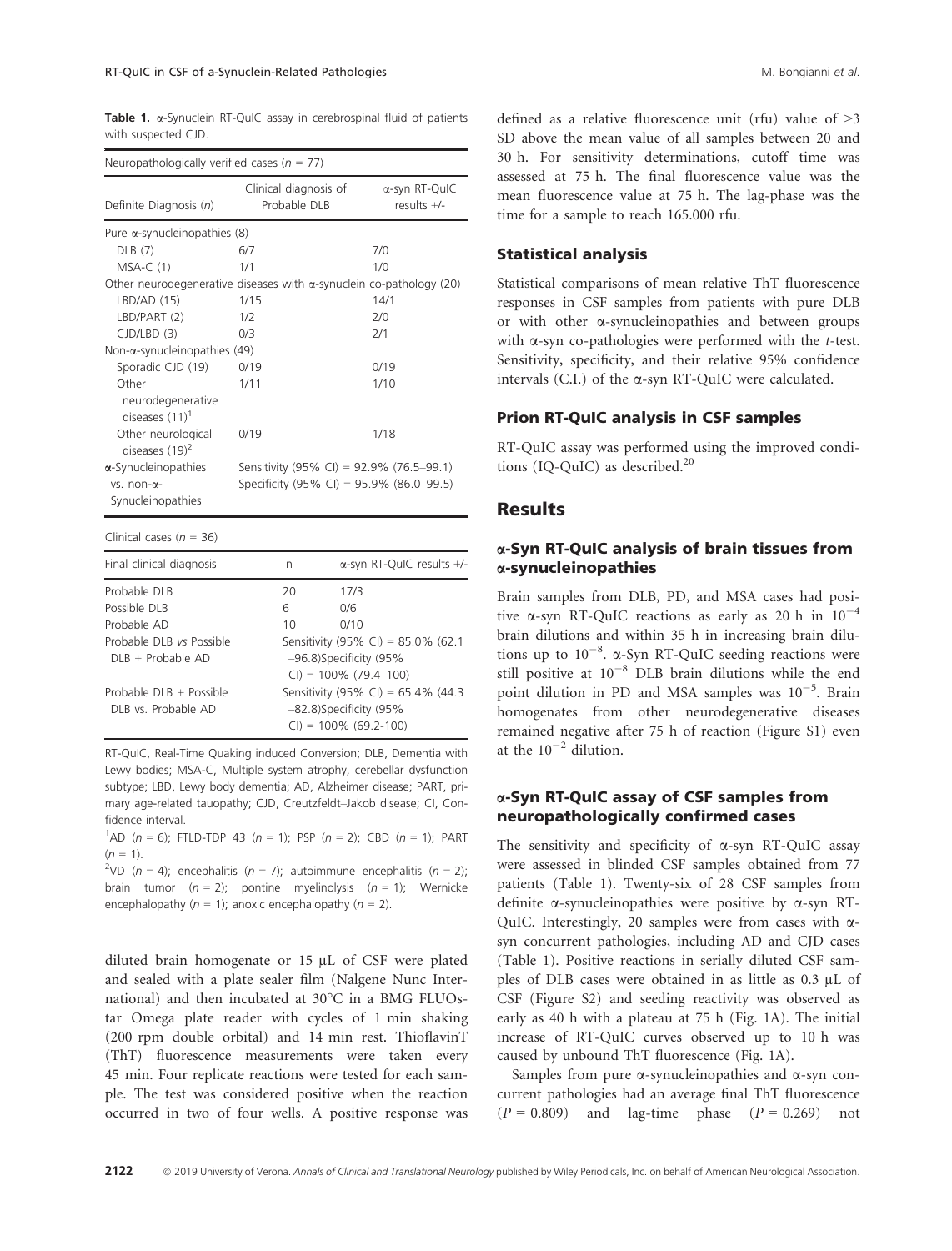statistically different (Fig. 1A and Table 1). Moreover, we did not observe any significant differences between groups with different  $\alpha$ -syn co-pathologies (Fig. 1B and Table 1). As shown in Table 1, only 9 of 28 patients with definite  $\alpha$ -synucleinopathy had a clinical diagnosis of probable DLB or MSA with the majority of them in the group of pure  $\alpha$ -synucleinopathy. However, in one patient, who was clinically diagnosed as probable DLB (confirmed LBD/AD), a-syn RT-QuIC was negative in the CSF. Only two of 49 CSF samples from patients with non- $\alpha$ -synucleinopathies were borderline positive for a-syn RT-QuIC assay within 75 h of reaction. The false-positive sample in the group "other neurodegenerative diseases" belonged to a patient with AD, whereas that in the group "other neurological diseases" belonged to a patient with encephalitis. (Table 1). These data indicate that the  $\alpha$ -syn RT-QuIC assay is both highly specific (2/49, 95.9%) and sensitive (26/28, 92.9%). Finally, all CJD CSF samples were positive to the prion IQ-QuIC assay while all other samples were negative (data not shown).

#### RT-QuIC testing of CSF in patients showing initial clinical features resembling DLB or CJD

Cerebrospinal fluid samples were obtained from 36 patients with rapidly progressive cognitive decline, visual disturbances, and extrapyramidal signs. The RT-QuIC assay for prions in the CSF was negative (IQ-QuIC) and brain MRI did not show the characteristic lesions of hyper-intense signals in the cortical ribbon or in the basal ganglia in FLAIR or DWI sequences (data not shown). Cerebrospinal fluid was tested by the a-syn RT-QuIC assay and 17 samples were positive (Fig. 1C). Patients with positive  $\alpha$ -syn RT-QuIC assay had a final diagnosis in life (without considering the results of the  $\alpha$ -syn RT-QuIC assay) of probable DLB. Three patients with final clinical diagnosis of probable DLB and all patients with a final clinical diagnosis of possible DLB ( $n = 6$ ) or probable AD  $(n = 10)$  were  $\alpha$ -syn RT-QuIC negative in the CSF (Table 2). The sensitivity of the test ranged between 85 and 65% and specificity between 65 and 100% depending on the exclusion or inclusion of possible DLB cases as affected by  $\alpha$ -synucleinopathies (Table 2).

# **Discussion**

This study shows that the  $\alpha$ -syn RT-QuIC assay performed on small amounts of CSF samples is a valuable tool for confirming the diagnosis of DLB and for the identification of other neurodegenerative diseases with asyn mixed pathology.<sup>22</sup> These and previously published data<sup>9</sup> indicate that RT-QuIC is not influenced by the concomitant presence of other protein aggregates confirming the high specificity of the assay. RT-QuIC assays performed on CSF or other easily obtainable relevant tissues, such as the olfactory mucosa, $23$  are therefore a powerful technology for distinguishing different diseases presenting with rapidly evolving cognitive disturbances. Making a correct early diagnosis would improve the prognostic evaluation of patients with dementia.<sup>22</sup> Moreover,  $\alpha$ -syn RT-QuIC assay would be useful for recruiting patients for clinical trials with disease-specific target drugs<sup>24</sup> considering that the co-occurrence of multiple pathologies might interfere with the efficacy of treatments and a correct molecular diagnosis is likely to enhance the design and possibly the outcome of future trials.<sup>25</sup>

In the clinical contest, the a-syn RT-QuIC assay was positive only in CSF samples from patients with final clinical diagnosis of probable DLB whereas all samples from possible DLB or AD patients were negative confirming the high specificity of the test. The three probable DLB with negative  $\alpha$ -syn RT-QuIC in the CSF deserves a precautionary interpretation because it might either show the failure of the test to recognize 15% of DLB patients or the inaccuracy of the diagnostic criteria of probable DLB as recently reported.<sup>2,26</sup> Follow-up studies on a larger group of patients with DLB or other a-synucleinopathies who are finally neuropathologically confirmed are needed, but our results and those of previous studies<sup>9–12</sup> suggest that the  $\alpha$ -syn RT-QuIC assay is a much more reliable assay for the detection of  $\alpha$ -syn aggregates in the CSF than conventional ELISA tests.<sup>27</sup> It is of note that the negative LBD/AD sample (Table 1) resulted positive when re-tested after breaking the blinded codes while the two false-positive samples in the non- $\alpha$ -synucleinopathies group resulted negative. Although there are still weaknesses that need to be implemented as shown by

Figure 1. Results of a-synuclein Real-Time Quaking-Induced Conversion (RT-QuIC) assay of CSF samples from neuropathologically confirmed cases (A), a-syn co-pathology (B) and clinical cases (C). Traces represent the average percentage of Thioflavin T (ThT) fluorescence from four replicate reactions (normalized as described in the Methods section) with the means (thick lines) of those average and SDs (thin lines) shown as a function of RT-QuIC reaction time; (Panel A) Curves representative of a-syn RT-QuIC from seven patients with pure DLB (blue trace) and 20 patients with a-syn co-pathology (LBD/AD; LBD/PART, and CJD/LBD) (burgundy trace), and from 49 control with other neurodegenerative and neurological diseases (green trace); (Panel B) Curves representative of RT-QuIC results in different groups with a-syn co-pathology; (Panel C) Curve representative of CSF samples positive to  $\alpha$ -syn RT-QuIC from 17 patients with clinical diagnosis of probable DLB (blue trace) and 19 negative samples (green trace), which include three patients with probable DLB, six with possible DLB and 10 with AD.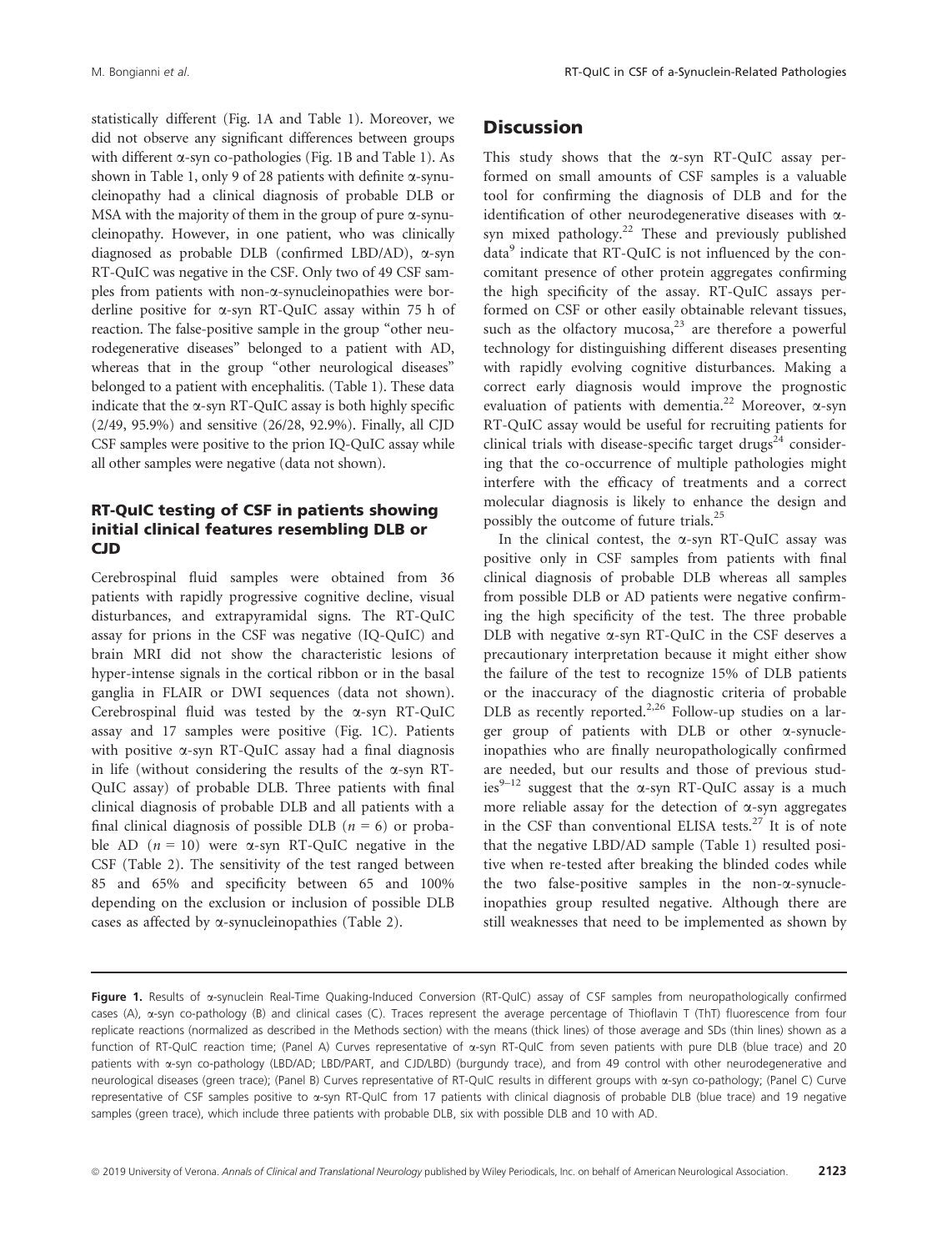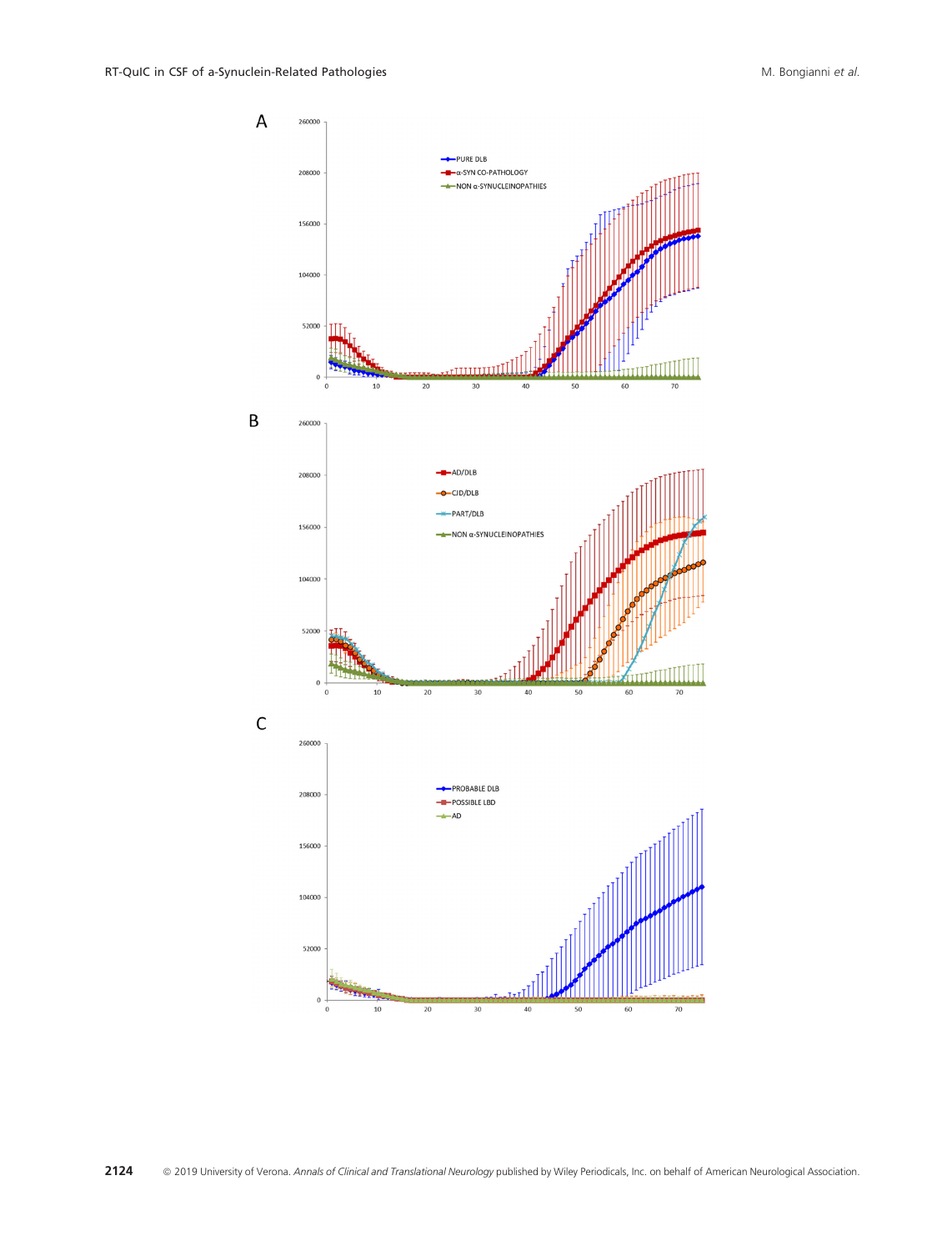Table 2. Positive  $\alpha$ -syn RT-QuIC assay, lag-phase, and final fluorescence values in CSF from subjects with pure a-synucleinopathies (Pure DLB, MSA-C), other neurodegenerative diseases with  $\alpha$ -synuclein copathology (LBD/AD, CJD/LBD, LBD/PART), non-a-synucleinopathies, and patients with clinical diagnosis of probable DLB.

| Positive RT-QulCIn each                                                    | Lag-phase in           | Final fluorescence in                    |
|----------------------------------------------------------------------------|------------------------|------------------------------------------|
| subject group (n/total)                                                    | positiveRT-QuIC (h)    | positiveRT-QuIC (rfu)                    |
| Pure DLB $(7/7)^1$                                                         | $57 + 10.6$            | $235,665 \pm 31,985$                     |
| LBD/AD $(14/15)^{1}$                                                       | $56 + 7.2$             | $219,985 \pm 36,831$                     |
| CJD/LBD (2/3)                                                              | 59; 61                 | 203,233; 205,196                         |
| LBD/PART (2/2)                                                             | 62; 65                 | 235,715; 251,844                         |
| MSA-C (1/1)                                                                | 46                     | 238,320                                  |
| Non-α-synucleinopathies<br>$(2/49)^1$<br>Probable DLB (17/20) <sup>1</sup> | 57:42<br>$56 \pm 10.1$ | 203,945; 202,690<br>$236,045 \pm 31,629$ |

rfu, relative fluorescence units

<sup>1</sup> reported values of lag-phase and rfu are referred to mean  $\pm$  standard deviations. Statistical analysis: Lag-phase:  $P = 0.066$  (Pure DLB vs. LBD/AD);  $P = 0.992$  (Pure DLB vs. Probable DLB). Final fluorescence value:  $P = 0.858$  (Pure DLB vs. LBD/AD);  $P = 0.823$  (Pure DLB vs. Probable DLB).

the initially wrong evaluation of the three samples in the blinded run, we strongly suggest to introduce  $\alpha$ -syn RT-QuIC test in the diagnostic criteria of DLB and other  $\alpha$ synucleinopathies. More importantly, this test should be also routinely performed in patients with clinical signs of progressive dementia for the prompt identification of  $\alpha$ syn co-pathologies.

# Acknowledgments

We thank Drs Dorina Tiple, Luana Vaianella, Elisa Colaizzo of the Italian Registry of CJD and related disorders (Istituto Superiore di Sanita, Rome, Italy) for collecting clinical information of patients; Michele Equestre for valuable technical assistance; Cinzia Gasparrini and Alessandra Garozzo for administrative support.

# Author Contributions

M.B., A.L., M.P., and G.Z. contributed to the conception and design of the study; M.B., D.P., M.F., and A.P. performed RT-QuIC experiment and contributed to acquisition and analysis of the data; S.K., S.B., A.C., T.C., F.J., M.T., B.G., S.M., G.B.K., and P.P. provided brain tissues and CSF samples from clinical definite cases; S.C. and G.L. provided recombinant  $\alpha$ -syn; all the authors contributed to drafting the text.

## Conflict of Interest

All authors declare no conflict of interests.

#### References

- 1. McKeith IG, Boeve BF, Dickson DW, et al. Diagnosis and management of dementia with Lewy bodies: Fourth consensus report of the DLB Consortium. Neurology 2017;89:88–100.
- 2. Rizzo G, Arcuti S, Copetti M, et al. Accuracy of clinical diagnosis of dementia with Lewy bodies: a systematic review and meta-analysis. J Neurol Neurosurg Psychiatry 2018;89:358–366.
- 3. Berg D, Adler CH, Bloem BR, et al. Movement disorder society criteria for clinically established early Parkinson's disease. Mov Disord. 2018;33:1643–1646.
- 4. Vergouw LJM, Marler LP, van de Berg WDJ, et al. Dementia with lewy bodies: a clinicopathologic series of false-positive cases. Alzheimer Dis Assoc Disord 2019;. [https://doi.org/10.1097/WAD.0000000000000308.](https://doi.org/10.1097/WAD.0000000000000308)
- 5. Tschampa HJ, Neumann M, Zerr I, et al. Patients with Alzheimer's disease and dementia with Lewy bodies mistaken for Creutzfeldt-Jakob disease. J Neurol Neurosurg Psychiatry. 2001;71:33–39.
- 6. Goedert M, Spillantini MG, Del Tredici K, Braak H. 100 years of Lewy pathology. Nat Rev Neurol 2013;9:13–24.
- 7. Gao L, Tang H, Nie K, et al. Cerebrospinal fluid alphasynuclein as a biomarker for Parkinson's disease diagnosis: a systematic review and meta-analysis. Int J Neurosci. 2015;125:645–654.
- 8. Zanusso G, Monaco S, Pocchiari M, Caughey B. Advanced tests for early and accurate diagnosis of Creutzfeldt-Jakob disease. Nat Rev Neurol 2016;12:325–333.
- 9. Fairfoul G, McGuire LI, Pal S, et al. Alpha-synuclein RT-QuIC in the CSF of patients with alpha-synucleinopathies. Ann Clin Transl Neurol 2016;3:812–818.
- 10. Groveman BR, Orrù CD, Hughson AG, et al. Rapid and ultra-sensitive quantitation of disease-associated asynuclein seeds in brain and cerebrospinal fluid by a-Syn RT-QuIC. Acta Neuropathol Commun 2018;6:7.
- 11. van Rumund A, Green AJE, Fairfoul G, et al. a-Synuclein real-time quaking-induced conversion in the cerebrospinal fluid of uncertain cases of parkinsonism. Ann Neurol 2019;85:777–781.
- 12. Shahnawaz M, Tokuda T, Waragai M, et al. Development of a biochemical diagnosis of Parkinson Disease by detection of a-synuclein misfolded aggregates in cerebrospinal fluid. JAMA Neurol 2017;74:163–172.
- 13. Zerr I, Kallenberg K, Summers DM, et al. Updated clinical diagnostic criteria for sporadic Creutzfeldt-Jakob disease. Brain 2009;132:2659–2668.
- 14. Budka H, Aguzzi A, Brown P, et al. Neuropathological diagnostic criteria for Creutzfeldt-Jakob disease (CJD) and other human spongiform encephalopathies (prion diseases). Brain Pathol 1995;5:459–466.
- 15. McKhann GM, Knopman DS, Chertkow H, et al. The diagnosis of dementia due to Alzheimer's disease: